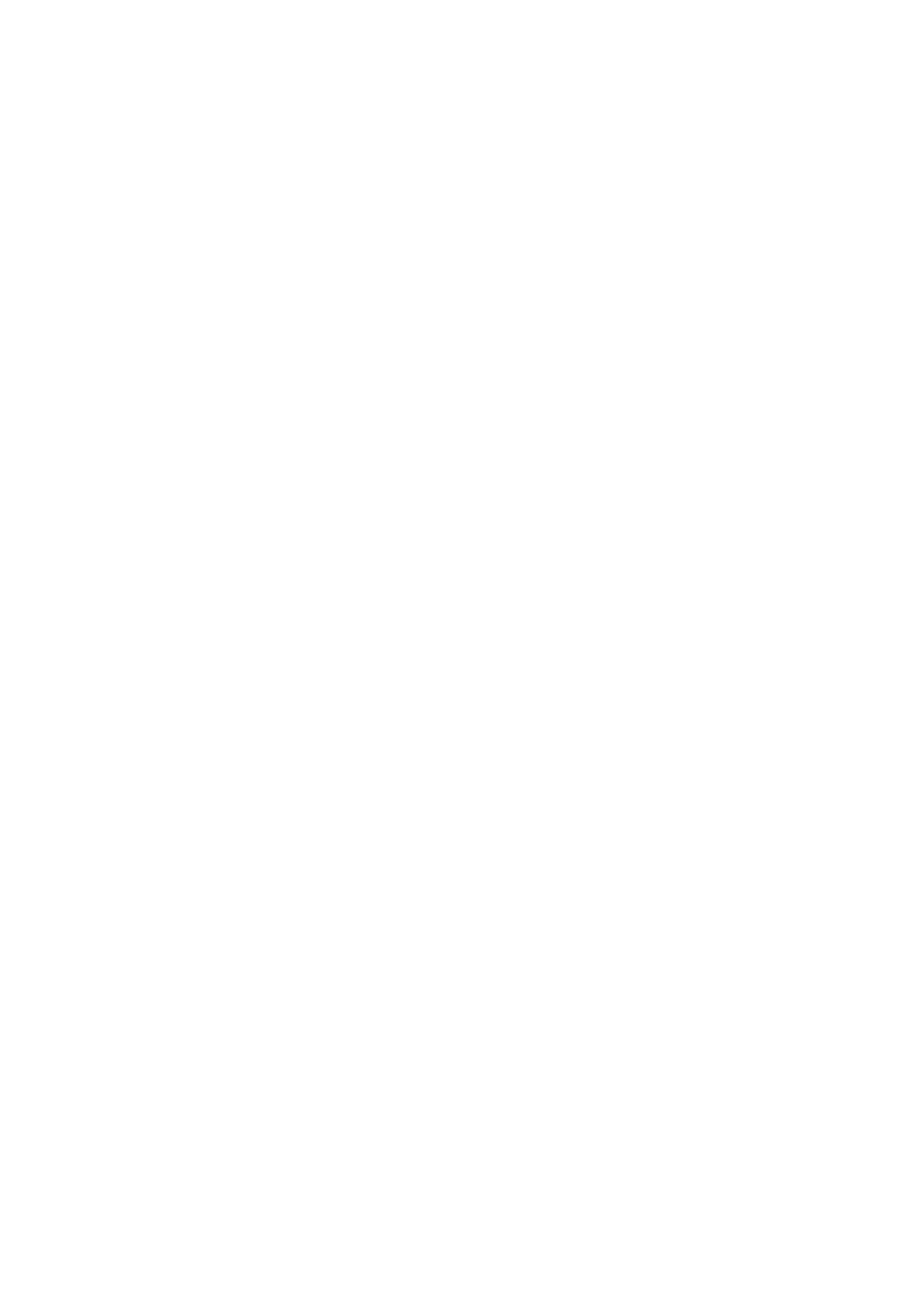# **CONTENTS**

| <b>KEY POINTS</b>                                                                        | i              |
|------------------------------------------------------------------------------------------|----------------|
| <b>INTRODUCTION</b>                                                                      |                |
| RE-ESTIMATING ADMINISTRATIVE SCALE COSTS                                                 | $\mathbf{2}$   |
| <b>EDUCATION FUNCTION</b>                                                                | 4              |
| National average machinery of government for the Education function                      | $\overline{4}$ |
| Typical head office functions for the Education function                                 | 4              |
| Average structure and minimum staff required for the Education function                  | 4              |
| Staffing numbers by classification, salaries by classification, and head office expenses | 5              |
| <b>HEALTH FUNCTION</b>                                                                   | 6              |
| National average machinery of government for the health function                         | 6              |
| Typical head office functions for the health function                                    | 6              |
| Average structure and minimum staff required for the health function                     | 6              |
| Staffing numbers by classification, salaries by classification, and head office expenses | $\overline{7}$ |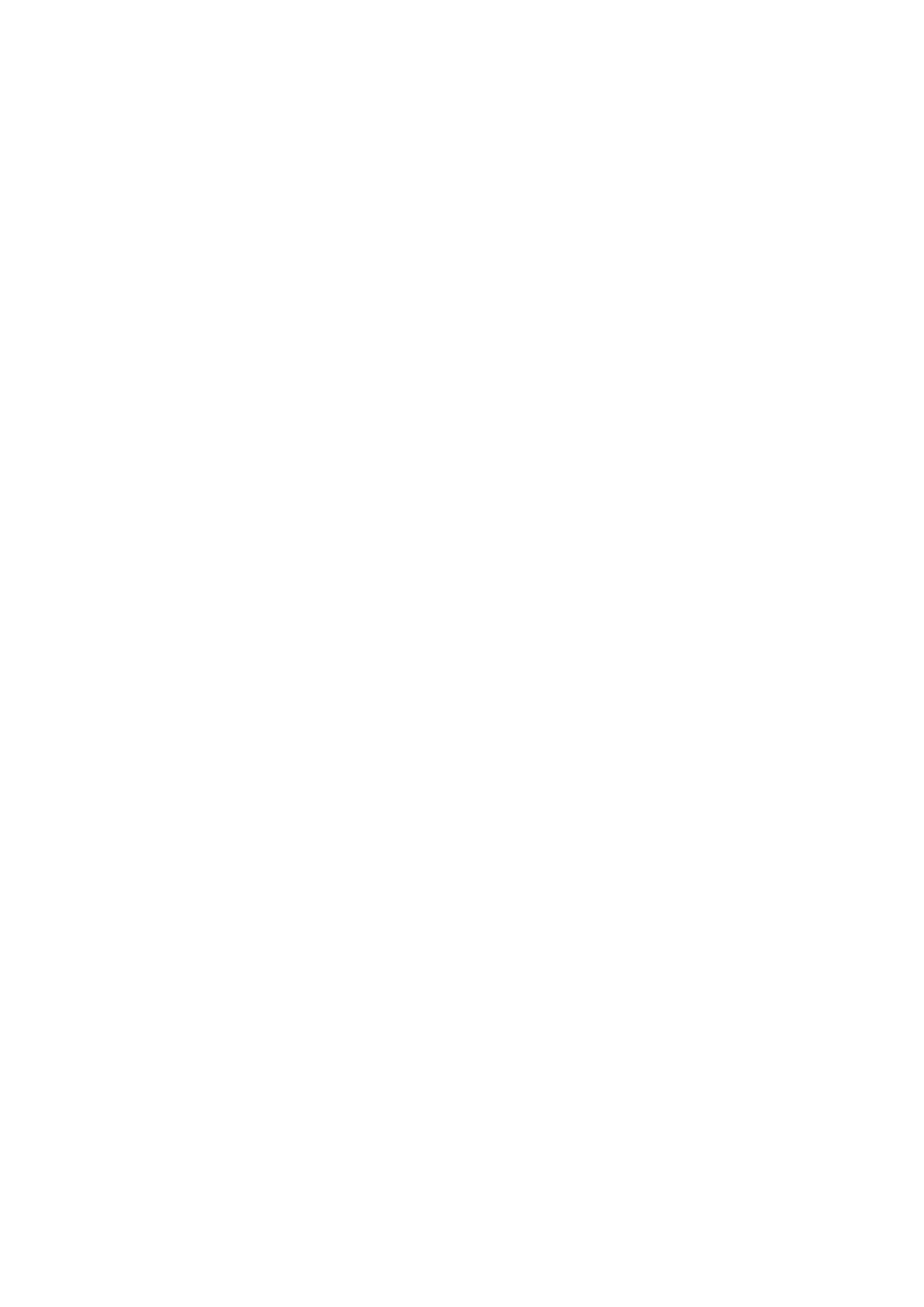## <span id="page-4-0"></span>**KEY POINTS**

- Tasmania supports the Commission's proposal to re-estimate the quantum of administrative scale costs as a priority for the 2020 Methodology Review.
- Consistent with its submissions to the 2010 and 2015 Methodology Reviews, Tasmania remains of the view that the existing data requires updating as it potentially underestimates the administrative scale costs incurred by smaller States and Territories (States). Tasmania welcomes the opportunity to work with the Commission to re-estimate the quantum of administrative scale expenses.

#### **EDUCATION**

- Tasmania considers the conclusion in the Staff paper that the average machinery of government for the education function is one department of education and one teacher registration board to be reasonable.
- At this stage Tasmania has no major concerns with the initial stylised organisational chart for the education function although it may need to reflect on this as the review progresses.
- Tasmania accepts the Staff assessment that it considers it standard practice for States to oversee TAFE/VET activities. Commission Staff note that in the two smallest States it is administered through their education departments and so this is assumed to be the minimum structure. In Tasmania's case it is a separate function and so this assumption would underestimate this administrative cost for Tasmania.
- Tasmania considers that the initial estimate of 133 staff, as the minimum administrative workforce, could understate the staffing levels required to adequately support the average structure of the education function.
- Tasmania agrees that the costing methodology appears practical.

#### **HEALTH**

- Tasmanian considers the Commission Staff conclusion that the average machinery of government for the health function is one department of health to be reasonable.
- Tasmania believes there is a case for including the ambulance function as an eighteenth branch in the proposed average structure of health departments.
- Tasmania is concerned that the initial minimum staffing estimate of 170 employees may also be an underestimate.
- Tasmania does not have any significant issue with the preliminary costing methodology.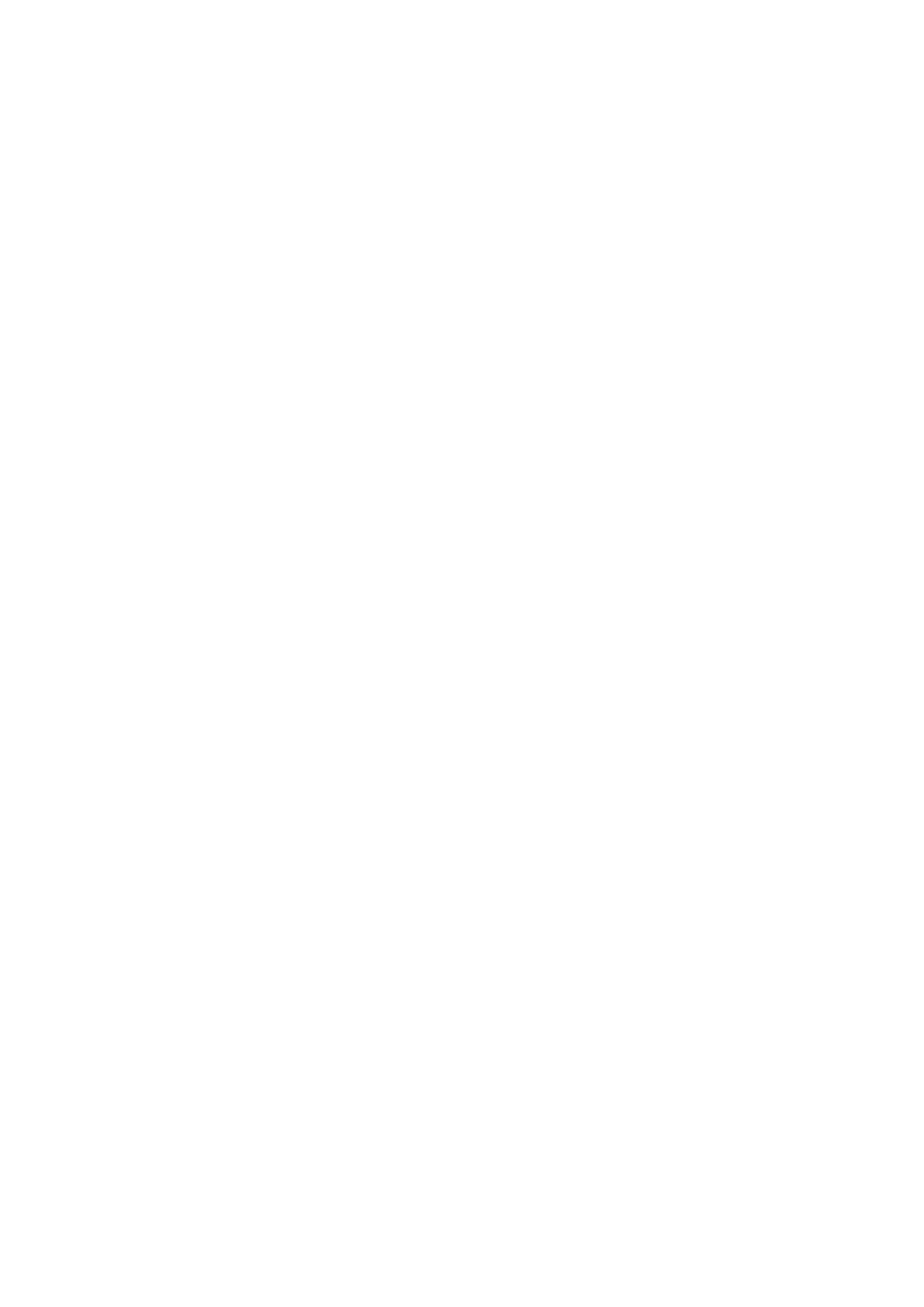### <span id="page-6-0"></span>**INTRODUCTION**

Tasmania welcomes the opportunity to comment on the Commonwealth Grants Commission's (CGC) Staff Research Paper – *Administrative Scale: Proposed approach to estimating administrative scale costs for the 2020 Review (CGC 2017-06-S)*.

Tasmania understands that the Commission is not proposing a change to the definition of administrative scale costs and has tentatively accepted the Staff recommendation to leave the definition of administrative scale costs largely unchanged from that used since the 2004 Methodology Review. Although the conceptual case for the administrative scale assessment has evolved, Tasmania notes the continuity in the Commission's recognition that States face an administrative scale disability in providing services, and that this has always related to the cost of administering the various departments of government independent of the size of the service population.

Tasmania notes that the Commission has long acknowledged that States with smaller populations have intrinsically higher per capita costs as the minimum functions of government are spread over a smaller number of residents. Tasmania agrees with this rationale as the administrative scale assessment captures the cost of providing services (independent of the service population), indicating that each State therefore has the same requirement. Within this context, Tasmania considers that the most appropriate assessment is an equal per State assessment, which implies a greater per capita cost for the smaller States.

Tasmania supports the Commission's proposal to re-estimate the quantum of administrative scale costs as a priority for the 2020 Methodology Review given the data is now outdated. Last re-estimated in the 2004 Methodology Review, the administrative scale costs have since been indexed in both the 2010 and 2015 Methodology Reviews. Despite supporting an update, Tasmania would question why the Commission is proposing to simply re-estimate administrative scale costs using the same methodology rather than considering alternative approaches, as it did in the 2015 Methodology Review, when it applied three different methods. Within this context, Tasmania notes that it intends to consider this matter in more detail as the review progresses.

Tasmania considers that the current administrative scale assessment could underestimate the minimum administrative costs incurred by the States. Tasmania continues to be supportive of a robust and sustainable administrative scale assessment that is supported by quality, fit for purpose data and looks forward to assisting Commission Staff in this review.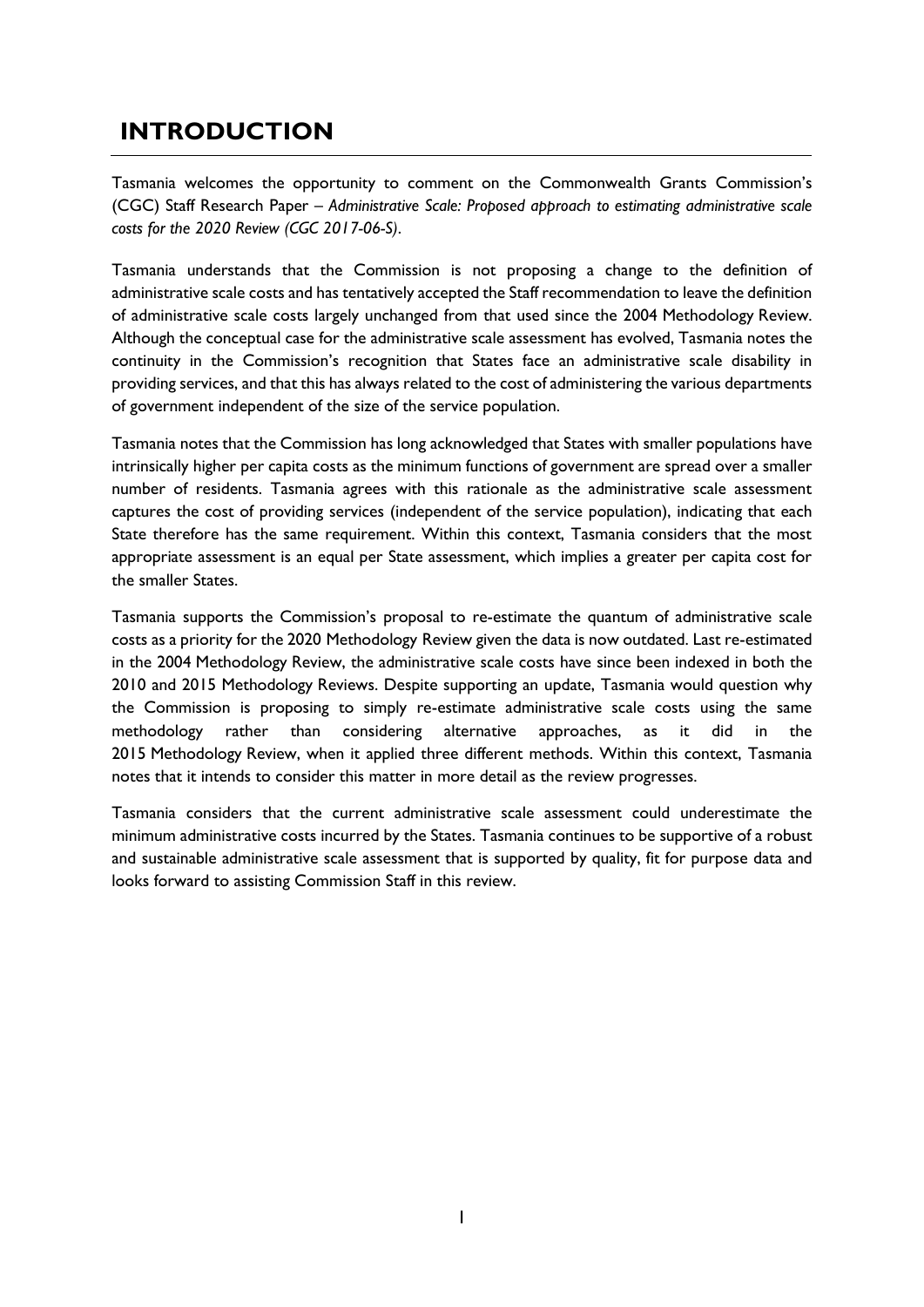# <span id="page-7-0"></span>**RE-ESTIMATING ADMINISTRATIVE SCALE COSTS**

Tasmania expressed disappointment, that because of the shortened time frame of the 2015 Methodology Review, the Commission was not able to undertake a comprehensive data survey to accurately gauge the quantum of administrative scale costs. It is understood that the Commission will now attempt to re-estimate the administrative scale costs utilising two primary methods that were applied in the 1999 and 2004 Reviews:

- deriving the basic structure and staffing for any given department/function and costing it (bottom up approach); and
- making estimates by reference to the size of head offices and State-wide services in the smallest States, after removing any staffing/expenses considered inconsistent with the average minimum structure (top down approach).

#### *Bottom-up Approach*

It is noted in the Staff paper that the bottom up approach was used in the 1999 and 2004 Reviews, and involves building a minimum size head office from the ground up.

As detailed in the Staff paper, this comprises four principal steps:

- establish the average machinery of government or average departmental structure;
- establish common functions;
- establish a stylised average minimum structure and minimum staffing numbers for the common functions; and
- establish an average cost per staff, including overheads, to apply to the minimum staffing structure.

While the average machinery of Government, stylised organisational structure, and staffing per unit costs are based on what states do, it is not clear from the bottom up approach how the minimum staffing numbers for the common functions have been derived and thus, they appear to be arbitrary in nature.

#### *Top down Approach*

In the Staff paper, it is proposed that the bottom up approach will be validated by applying a top down approach. It is understood that this will involve examining the size of the head office and State-wide services in the smallest States adjusted to exclude staffing/expenses considered inconsistent with the stylised minimum structure. This would establish an upper limit based on observed staffing levels for the smallest State's head offices from the Productivity Commission's Report on Government Services (RoGS).

Tasmania does not share the Commission Staff view that the top down approach validates the bottom up estimate. As noted in the Staff paper, it is an upper limit and in the case of the smallest head office States, (Tasmania and ACT), education staffing levels are twice the 133 estimate of the bottom up approach. Tasmania notes that the RoGS data for Tasmania does not support the Commission Staff initial estimate of education administrative scale costs and we will investigate why this might be the case in the course of the review.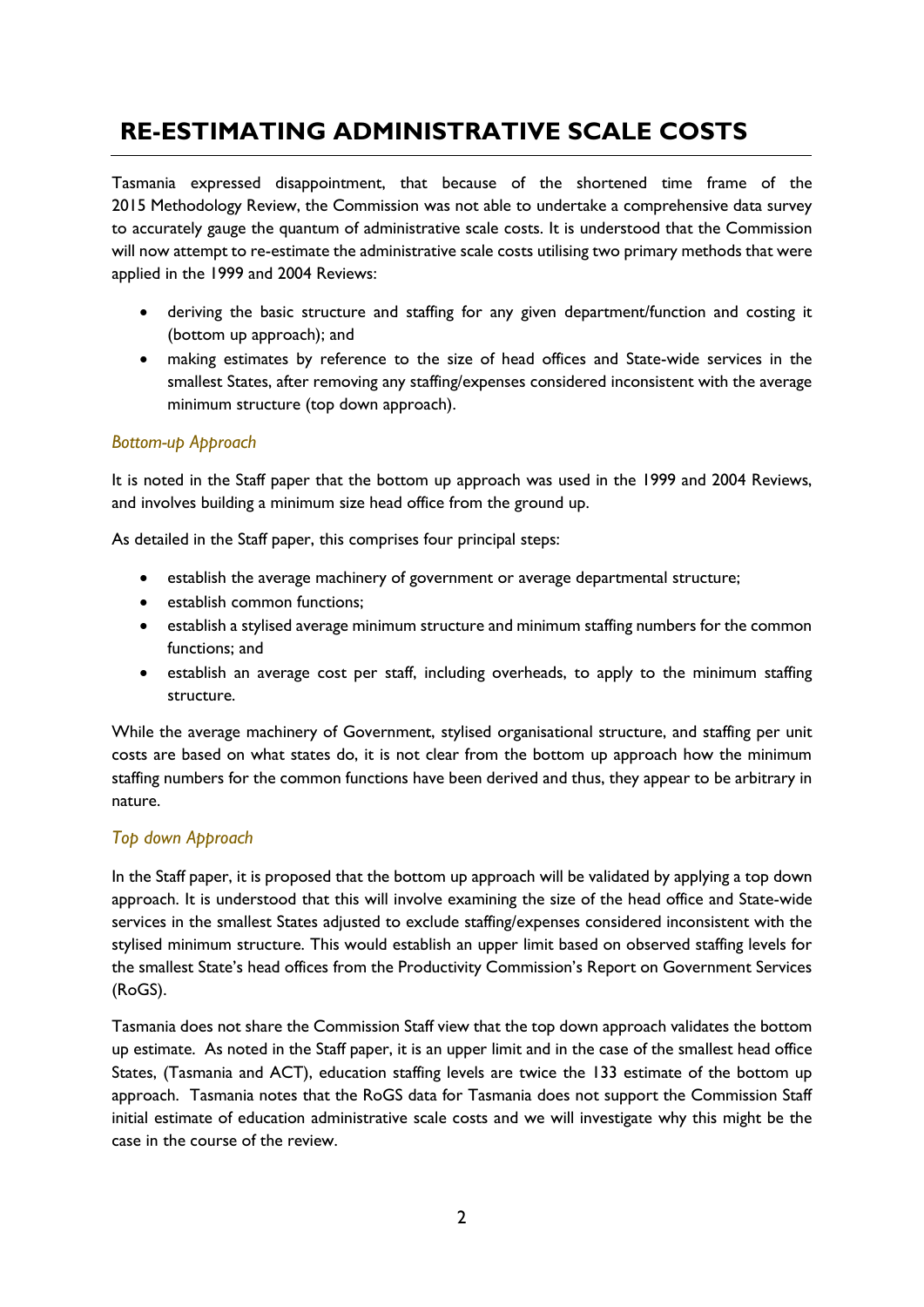As noted in the Staff paper, in the case of health, the top down approach head office staffing levels in the ACT and the Northern Territory (for which external nationwide data is available) is significantly greater than the estimated Staff number of 170. Tasmania recommends that the Commission investigate a more robust approach to confirming its bottom up estimate.

Tasmania would also argue that the reason the preliminary estimates yield similar results to the 2004 Methodology Review is in large part due to the fact that the same methodology has been used.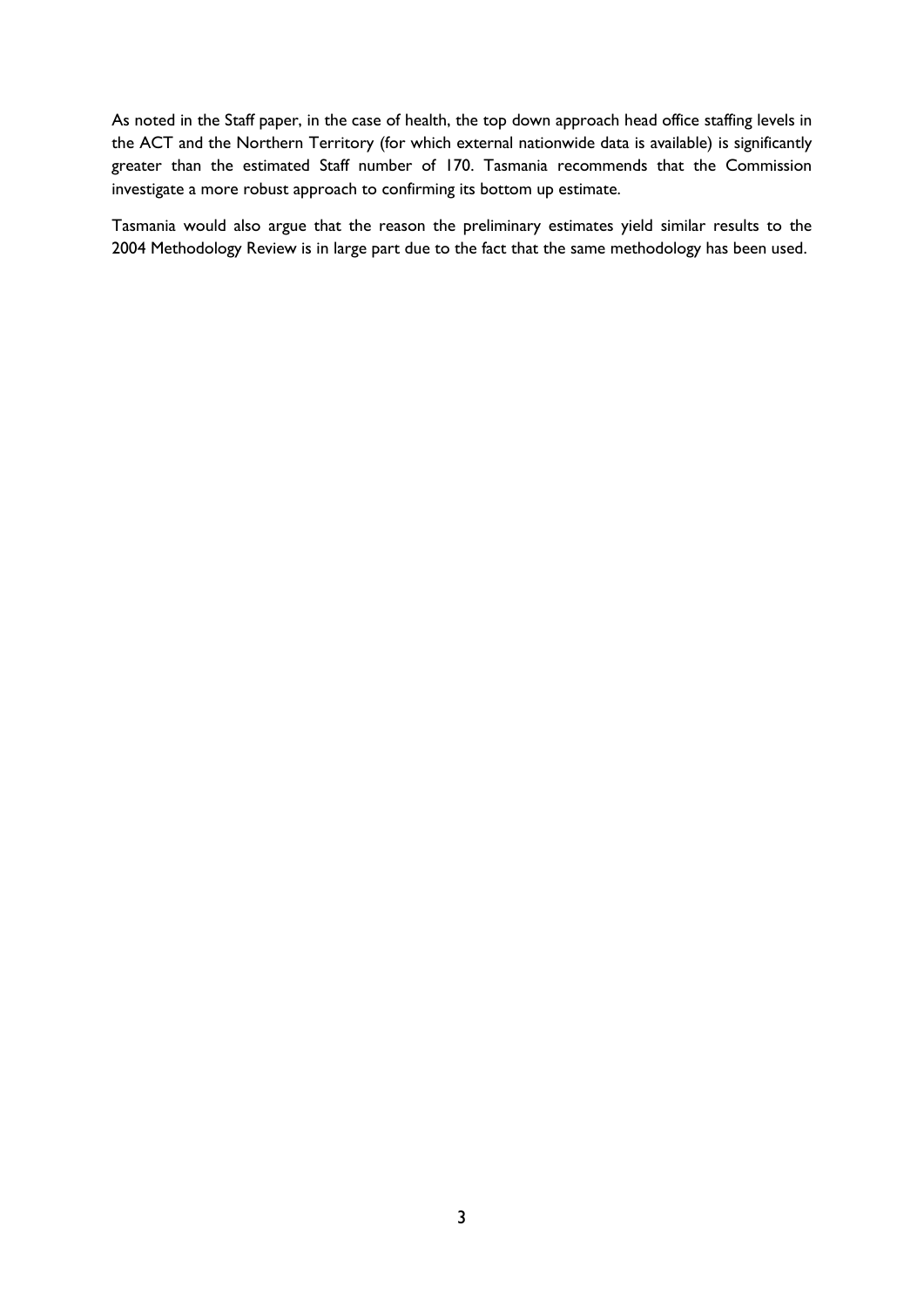## <span id="page-9-0"></span>**EDUCATION FUNCTION**

The following information has been provided, in consultation with the Tasmanian Department of Education (DoE), for the preliminary review of the administrative scale assessment.

#### <span id="page-9-1"></span>**National average machinery of government for the Education function**

Tasmania considers the Staff conclusion, that the average machinery of government for the education function is one department of education and one teacher registration board, to be reasonable.

Tasmania also accepts the Staff assessment that it is standard practice for States to oversee TAFE/VET activities but, from an administrative scale perspective where the focus is the minimum structure of government, this function has been assigned to the department of education.

Tasmania considers the Staff approach to calculating the administrative cost of the Teacher Registration Board based on actual costs for the smallest States as opposed to developing a minimum organisation structure acceptable in its application given these organisations are relatively small and do not warrant a detailed bottom up approach.

#### <span id="page-9-2"></span>**Typical head office functions for the Education function**

Tasmania considers the Commission Staff summary of the typical head office functions for the education function to be reasonable.

#### <span id="page-9-3"></span>**Average structure and minimum staff required for the Education function**

#### *Average Structure for the education function*

Tasmania considers that the Commission Staff proposed average structure of education departments, as depicted in the research paper, partly reflects the functional structure of Tasmania's DoE.

#### *Minimum staff required for the education function*

While Tasmania generally supports the proposed education organisation structure, it has previously expressed the view that the estimate of the minimum staff required for the education function does not adequately validate the diseconomies faced by smaller jurisdictions and that this ultimately underestimates the administrative scale costs borne by smaller States. As previously noted, Tasmania is concerned that the minimum staffing estimate of 133 employees in the Staff paper is only slightly higher than that estimated in the 2004 Review (which Tasmania argued was an underestimate).

Further, it is unclear to Tasmania why the Commission considers the RoGS data, (which excludes TAFE/VET and therefore underestimates head office staff), indicates that the Commission's estimate of 133 employees is justified. The 2016 RoGS results also illustrate that the Commission's estimation of 133 employees is well below the averages, over a five year period, for Tasmania and the ACT.

While it is understood that administrative scale costs will be lower than the RoGS out of school expenses of the smaller States as it is intended to reflect the minimum cost independent of the size of the population, Tasmania is uncertain how the Commission Staff estimation was calculated and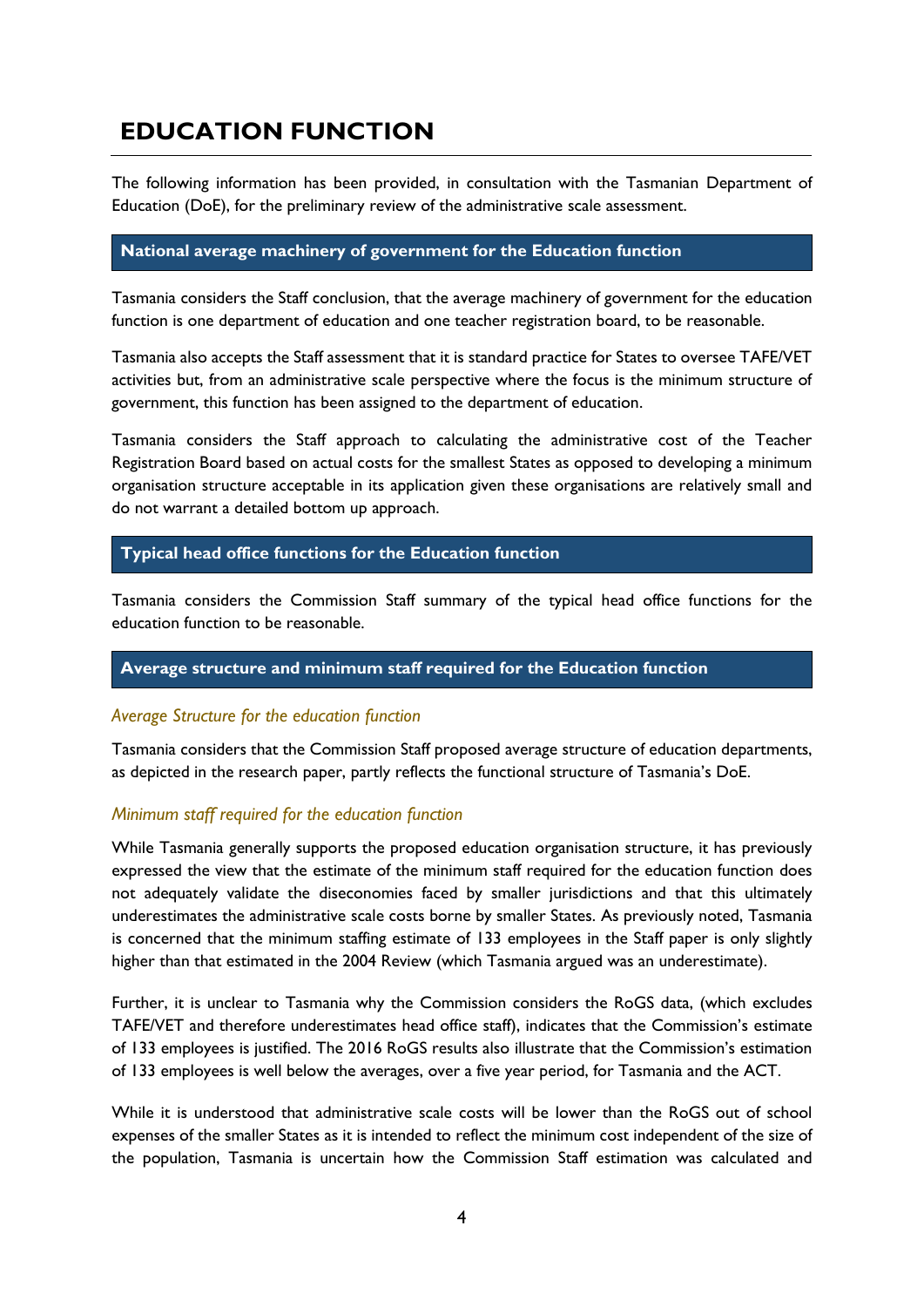whether in fact it is reasonable. Tasmania is of the view that it is somewhat arbitrary and would require more detail to assess its validity.

#### *Costing the staffing numbers for the education function*

Tasmania agrees that the costing methodology appears practical and will be enhanced by State data on staffing levels by classification and salary provided it is made available.

Tasmania notes that the Staff research paper used publicly available information in its preliminary findings and that this may be subject to change as the review progresses.

#### <span id="page-10-0"></span>**Staffing numbers by classification, salaries by classification, and head office expenses**

Tasmania continues to be supportive of a robust administrative scale assessment methodology and is of the view that the existing quantum is outdated and requires re-estimation.

Subject to confidentiality arrangements, Tasmania is prepared to provide the following information to the Commission as the review progresses:

- staffing numbers by classification;
- salaries by classification; and
- head office expenses (split between salary and non-salary costs).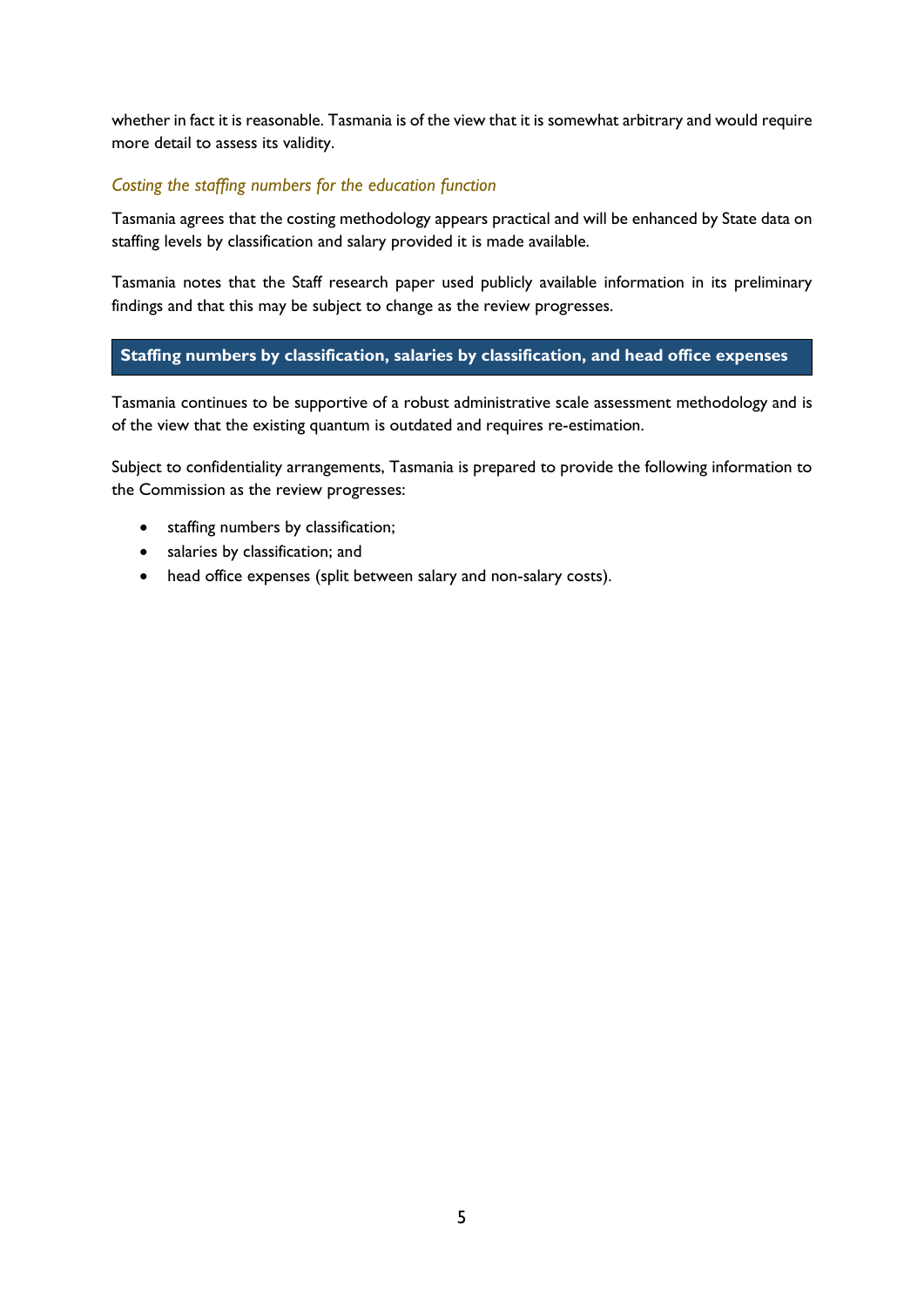## <span id="page-11-0"></span>**HEALTH FUNCTION**

The following information has been provided, in consultation with the Tasmania Department of Health and Human Services (DHHS), for the preliminary review of the administrative scale assessment.

#### <span id="page-11-1"></span>**National average machinery of government for the health function**

Tasmania considers the Commission Staff conclusion, that the average machinery of government for the health function is one department of health, to be reasonable.

#### <span id="page-11-2"></span>**Typical head office functions for the health function**

Tasmania considers the Commission Staff summary of the typical head office functions for the health function to be reasonable.

#### <span id="page-11-3"></span>**Average structure and minimum staff required for the health function**

#### *Average Structure for the health function*

Tasmania considers that the Commission's proposed average structure of health departments as depicted in the Staff research paper, generally reflects the functional structure of Tasmania's DHHS.

Tasmania notes that the Staff paper, which discusses the subject of ambulance services, does not adequately articulate why the ambulance function is not depicted in *Figure 4: Proposed average structure of health departments*. Tasmania would argue that, despite jurisdictional differences in the location of ambulance services and/or contractual arrangements, (private sector contracts), every jurisdiction provides fundamental system planning and corporate governance for this core health function. Consequently, Tasmania believes there is a case for including the ambulance function as an eighteenth branch in the proposed average structure of health departments.

#### *Minimum staff required for the health function*

As with the education function, Tasmania is concerned that the minimum staffing estimate of 170 employees, as proposed in the Staff paper, is also an underestimate and not supported by other external data. Tasmania will examine this estimate and provide evidence as part of a subsequent submission to this review.

Tasmania notes that the Staff calculations in paragraphs 69 and 70 of 170 employees, appear to be highly sensitive to a subjective assumption that there are two subordinate managers per senior manager and three staff per subordinate manager. Tasmania considers the Commission's approximation could underestimate the complexity of the minimum staffing required for the health function.